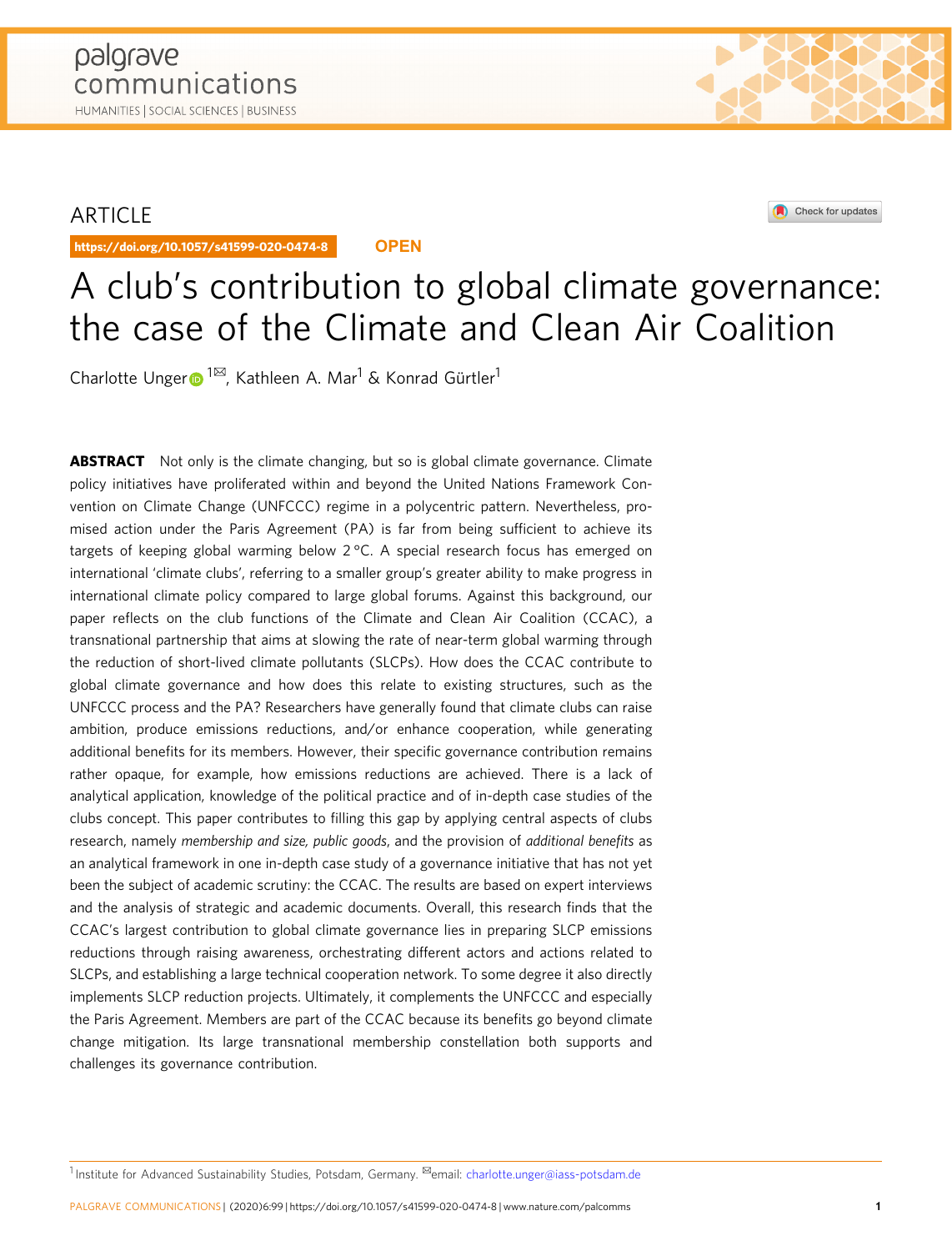# Introduction

he first two decades of the 21st century have seen an immense number of new policies, regulations, and initiatives representing manifold responses to the challenge of climate change. As of 2017, about 70% of worldwide greenhouse gas emissions (GHG) have been covered by national climate strategies or regulations (Iacobuta et al., [2018\)](#page-8-0). Under the Paris Agreement (PA) of the United Nations Framework Convention (UNFCCC) countries have pledged to pursue efforts to keep global warming at 'well below 2 °C' through their Nationally Determined Contributions (NDCs). The sobering evidence is, however, that these commitments are far from sufficient if added up; we need to roughly increase our promised emissions reductions fivefold to achieve the 1.5 °C target (UNEP, [2018\)](#page-9-0).

This situation underscores the need for urgent action beyond and in addition to what has been promised under the PA so far. Seen from an analytical perspective, it also gives impetus for the dynamics of the evolving climate policy landscape, namely the evolution of a complex, polycentric international climate governance architecture. Global climate governance takes place in multifaceted forms ranging from international environmental agreements to activities without strict legal character, such as climate strategies, action plans, non-binding programs, and mechanisms. The observation that global governance is increasingly shared by non-state actors (Jang et al., [2016](#page-8-0)) also holds true for climate policy: beyond the traditional category of states, subnational and regional actors, transnational coalitions, partnerships and alliances are active at the global governance level.

How do such innovative actors contribute to global climate governance and how does this relate to existing structures, such as UNFCCC process and the PA?

A growing body of literature takes stock of and examines such climate governance initiatives. Within this context, one approach looks at climate clubs, referring to alliances of actors with limited state and/or non-state membership. Before the adoption of the PA, many researchers assumed that these climate clubs would strengthen countries' commitments and pave the way for an international climate agreement (Hale, [2011](#page-8-0); Victor et al., [2007;](#page-9-0) Widerberg and Stenson, [2013](#page-9-0)). More recently, scholars argue that their role lies broadly in contributing to emissions reductions or making more progress in international climate policy cooperation (Stewart et al., [2017;](#page-9-0) Hovi et al., [2016](#page-8-0); Potoski, [2017\)](#page-8-0). Further research that looks at mini-lateral and non-state climate initiatives describes their contribution as preparing the implementation of existing governance structures, and orchestrating the activities of several actors and actions (Abbott et al., [2015](#page-8-0); Chan et al., [2018](#page-8-0); Hermwille, [2018\)](#page-8-0).

Notwithstanding, there is a lack of research exploring the specific nature of climate clubs' climate governance contributions. For this purpose a better knowledge of the political practice would be necessary. Existing literature provides an overview and categorization of existing climate clubs (i.e. Weischer et al., [2012](#page-9-0)), but stops short of in-depth analyses and case studies of climate governance actors in general and of transnational climate clubs specifically.

This paper takes up the climate clubs concept in order to examine the case of the Climate and Clean Air Coalition (CCAC). The CCAC is a voluntary, transnational partnership that aims at reducing near-term climate change impact through the integration of pollutants that affect air quality and the climate. Our paper aims to make a contribution in several inductive ways: by structuring existing conceptual assumptions of climate clubs, extracting empirical insights, and deepening the understanding of a specific case: the CCAC as a representative of an innovative global climate governance actor. To the best of our knowledge no academic analysis of the CCAC has been published. We

ultimately draw conclusions on the CCAC's contributions to climate policy and examine it as a concrete example of how innovative global climate governance actors can support global processes such as the UNFCCC. We conclude that the CCAC has the prerequisites to make a relevant contribution because of its numerous and diverse members, who participate in this club not only because of the common objective of near-term climate change mitigation, but also because they receive benefits beyond this overall goal, e.g. technological support. We see the general contribution of the CCAC coming closer to research that sees a 'softer' role for clubs: not in achieving immediate emissions reductions or more ambitious reduction commitments, but rather in preparing and supporting policies, orchestrating actors and creating awareness. We argue that these activities have an added value for international climate governance, because the topic of SLCPs is politically underrated, not tackled under the UNFCCC process, and is characterized by a still-incomplete scientific knowledge basis.

This article starts off with a glimpse into the academic discussion on the international climate governance architecture and then focuses on climate clubs. Three criteria for climate clubs are distilled from existing approaches and then used as an analytical framework for understanding the nature of the policy contribution made by the CCAC. These three criteria are (1) club membership and size; (2) public goods; and (3) additional benefits or 'club goods'.

In addition to analyzing strategic and academic documents, we base our research on semi-structured expert interviews. Interviews were conducted with political and academic experts working with, for, or on the CCAC, including countries, Intergovernmental and Non-governmental Organizations (IGOs and NGOs). As our focus is on inside-perspectives from the CCAC, a majority of interviews were realized with participants from CCAC member organizations.<sup>[1](#page-8-0)</sup>

# Global climate governance architecture today: innovative governance initiatives and climate clubs

The empirical reality in the last decade has fueled academic debates: Slow progress and the failure to include major emitters in agreements like the Kyoto Protocol were symptomatic in the 2000s and led to perceived gridlock in the formal channels of climate policy-making. The fatal Copenhagen UNFCCC summit in 2009 (Conference of the Parties (COP) 15) ended without an agreement. Failure in the international negotiations left many constituents frustrated with the multilateral process (Hovi et al., [2016;](#page-8-0) Eckersley, [2012\)](#page-8-0). Since then, the climate policy landscape has broadened significantly and become very complex (Pattberg and Widerberg, [2017](#page-8-0)): governance innovations have emerged on all governmental levels, and diverse non-governmental actors play a role ranging from traditional environmental movements to the private sector and to mixed policy initiatives.

These developments have spurred research interest around the emergence and structure of the global (climate) governance architecture and its trend towards polycentricity (Jordan et al., [2015;](#page-8-0) Oberthür, [2016](#page-8-0); Ostrom, [2010\)](#page-8-0) and fragmentation (Biermann et al., [2009](#page-8-0); Pattberg et al., [2014](#page-8-0); Zelli, [2011\)](#page-9-0). The international climate policy landscape has become polycentric, referring to a situation where multiple governing bodies with considerable independence operate at different scales, complementing the centralized global decision-making (Ostrom, [2010\)](#page-8-0). It is also fragmented, as international institutions co-exist with different characters, constituencies, spatial scope, and subjects within one policy domain (Biermann et al., [2009\)](#page-8-0).

Against this background, a research focus has evolved around exploring the role of innovative transnational and non-state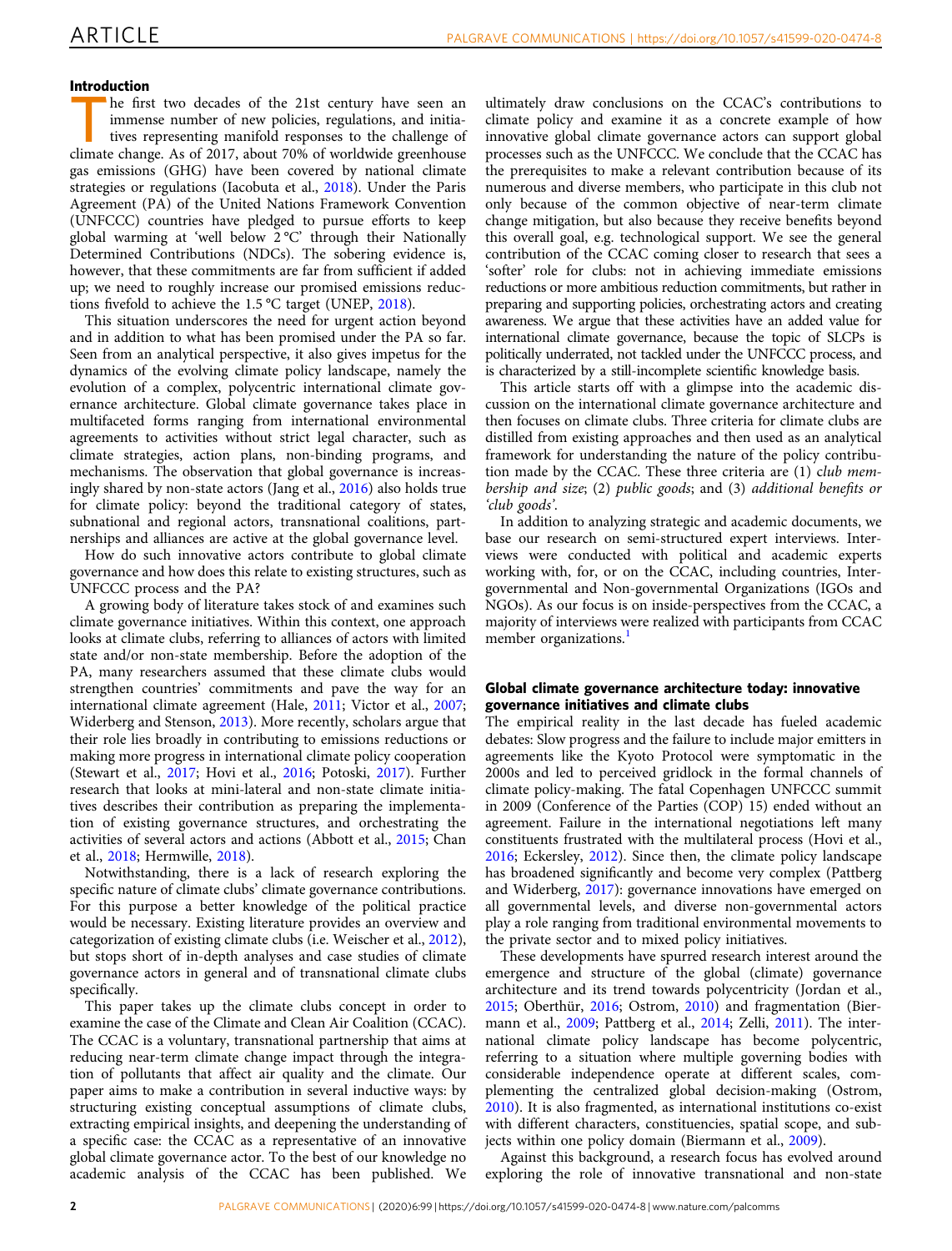governance initiatives that complement the UNFCCC policy process; for example, their potential to contribute to closing the gap between national commitments and overall targets of the PA (Chan et al., [2018](#page-8-0); Graichen et al., [2016;](#page-8-0) Hermwille, [2018;](#page-8-0) Michaelowa and Michaelowa, [2017](#page-8-0)). A central term applied by many of these studies is that of orchestration, referring to a situation where international and transnational actors (including UNFCCC) coordinate, initiate, direct, or manage in a rather soft manner (Abbott et al., [2015](#page-8-0); Chan et al., [2018;](#page-8-0) Hermwille, [2018](#page-8-0)). Other authors have highlighted that transnational partnerships can serve a bridging function, overcoming fragmentation through permitting dialogue in spite of persistent political conflicts (see Gupta et al., [2016](#page-8-0) on the REDD+ Partnership).

In the realm of the above-mentioned political developments after COP15 and the described academic debate, the concept of climate clubs as one of these innovative, sometimes transnational governance actors, gained momentum. 'Clubs' thinking is rooted in economics and started with the assumption that smaller groups of actors can make more progress through being more ambitious in creating optimal outcomes, such as goods and cooperation (Buchanan, [1965;](#page-8-0) Olson, [1971\)](#page-8-0), since negotiation becomes easier (Eckersley, [2012\)](#page-8-0). The concept was then applied to trade, environment, and climate-related issue areas (see e.g. Abbott, [2012;](#page-8-0) Prakash and Potoski, [2006\)](#page-9-0).

'Climate clubs' have received increasing attention after countries were unable to reach an international agreement in 2009 (Falkner et al., [2010;](#page-8-0) Hale, [2011](#page-8-0); Hovi et al., [2016,](#page-8-0) [2017;](#page-8-0) Keohane and Victor, [2011](#page-8-0), [2016](#page-8-0); Nordhaus, [2015](#page-8-0); Sabel and Victor, [2015;](#page-9-0) Victor, [2015](#page-9-0), [2017;](#page-9-0) Weischer et al., [2012;](#page-9-0) Widerberg and Stenson, [2013\)](#page-9-0). A controversial debate was led on the question whether climate clubs complement or conflict with the UNFCCC (Widerberg and Stenson, [2013](#page-9-0)), for example through bypassing or distracting action on the main GHG  $CO<sub>2</sub>$ . However, most authors agree that climate clubs have a rather contributing role for the UNFCCC process (Widerberg and Stenson, [2013](#page-9-0); Victor, [2015\)](#page-9-0). Some authors have sought to categorize and locate existing clubs in the international climate policy landscape (Weischer et al., [2012](#page-9-0)), while other approaches have concentrated on the conditions and constellations on under which a club can be effective (Hovi et al., [2017\)](#page-8-0).

In the academic debate, no agreement on a definition of climate clubs, or on what their specific function is or should be, exists. Nordhaus ([2015](#page-8-0), p. 1340) proposes that a club is "a voluntary group deriving mutual benefits from sharing the costs of producing an activity that has public-good characteristics." Alternatively, Hovi et al. [\(2017](#page-8-0), p. 2) outline "a climate club as any international actor (country) group that (1) starts with fewer members than the UNFCCC has and (2) aims to cooperate on climate change mitigation." Prakash and Potoski [\(2007\)](#page-9-0) suggest distinguishing between Buchanan (economic) clubs that have the purpose of club good production, and voluntary clubs that aim to produce beneficial social externalities. As climate action is first and foremost dedicated to public rather than private good creation (Falkner, [2016](#page-8-0)), climate policy initiatives hardly exist in the sense of economic clubs. Building on that, Green ([2015\)](#page-8-0) introduced pseudo-clubs as a third category, which refers to initiatives with non-binding standards, without compliance control. Recently, Stewart et al. ([2017\)](#page-9-0) proposed to understand the concept as a continuum of club-like arrangements, which includes the whole range from classic economic clubs to looser forms of coalitions.

Summarizing, we can say that a commonality of many conceptualizations is that they understand climate clubs as a governance option that makes progress in international climate policy that is different than the centralized UNFCCC process. Some authors suggest what this progress could be: literature published before the PA's adoption highlights clubs as a more effective diplomatic approach to frame out deals (Hale, [2011;](#page-8-0) Victor, [2015](#page-9-0); Widerberg and Stenson, [2013\)](#page-9-0) or an option to assist in catalyzing emissions reduction targets in line with science (Weischer et al., [2012\)](#page-9-0). After the adoption of the PA researchers examined how a club or smaller group of actors can foster effective cooperation (Hovi et al., [2017;](#page-8-0) Sælen, [2016\)](#page-9-0). Even though several authors argue that climate clubs can spur emissions reductions (Stewart et al., [2017](#page-9-0); Hovi et al., [2016](#page-8-0); Potoski, [2017\)](#page-8-0), many studies stay opaque on how this is done. Stewart et al. [\(2017\)](#page-9-0) suggest clubs can incentivize additional emissions reductions to those promised under the UNFCCC through shifting the incentive structure towards non-climate benefits, for example reduced energy costs. They see clubs as part of a building blocks strategy: blocks consisting of new, voluntary transnational mechanisms targeting multiple sectors, themes, or measures related to climate change build up to a strategy that broadens the efforts committed under the UNFCCC. This helps to implement and increase the effectiveness of the PA and may support the increase of ambition in future updates of commitments under the PA (Stewart et al., [2017\)](#page-9-0).

#### Methodological approach

This paper uses existing clubs conceptualizations and knowledge from transnational governance studies and develops an analytical framework for understanding how, why and what progress a climate club makes in international climate policy. We then use this framework to examine one specific club, the CCAC. Our qualitative research approach takes into account data from reports and other material published by the CCAC and interviews realized mainly with CCAC members. Fourteen expert interviews were carried out with CCAC partners, including country members from Latin America, Europe, Central Asia, Africa; research institutions, NGOs, intergovernmental institutions and the CCAC Secretariat in the time between April and October 2018. Interviewees were selected to reflect CCAC structure and membership, including new members, CCAC founding members, and those with several years of CCAC experience. Interviews were realized through a semi-guided approach, based on a common questionnaire with open questions. This proceeding gave the interviewee room for detailed descriptions, personal opinions and the possibility to bring up facts not asked through the questionnaire. Additional information on the interviews can be found in the "Data availability" section.

In the following sections, we establish three climate club criteria based on common understandings from existing research on clubs and transnational actors. Evaluation of (1) club membership and size provides knowledge on the relevance of a club, its political weight and its future prospects; examination of (2) public goods provides insight into how a club can make a governance contribution; and consideration of (3) additional benefits or 'club goods' helps to understand the motivations for members to participate in the club. The criteria are closely interlinked and to some degree overlapping. Such an approach has not been applied in the climate clubs literature, although similar categories are of common use in the climate change regime research (i.e. see Barret, [2008](#page-8-0)). We see our qualitative research as complementary to approaches such as Agent-Based Models (ABM) and climate economics-based models, which have been applied to understand how climate clubs emerge and can be effective (Hovi et al., [2016,](#page-8-0) [2017;](#page-8-0) Nordhaus, [2015\)](#page-8-0). These modeling studies explore the conditions and actor constellations under which cooperation in club form could lead to emissions reductions, for example via conditional commitments and side payments. As many authors have observed, however, there are no "credible" climate clubs in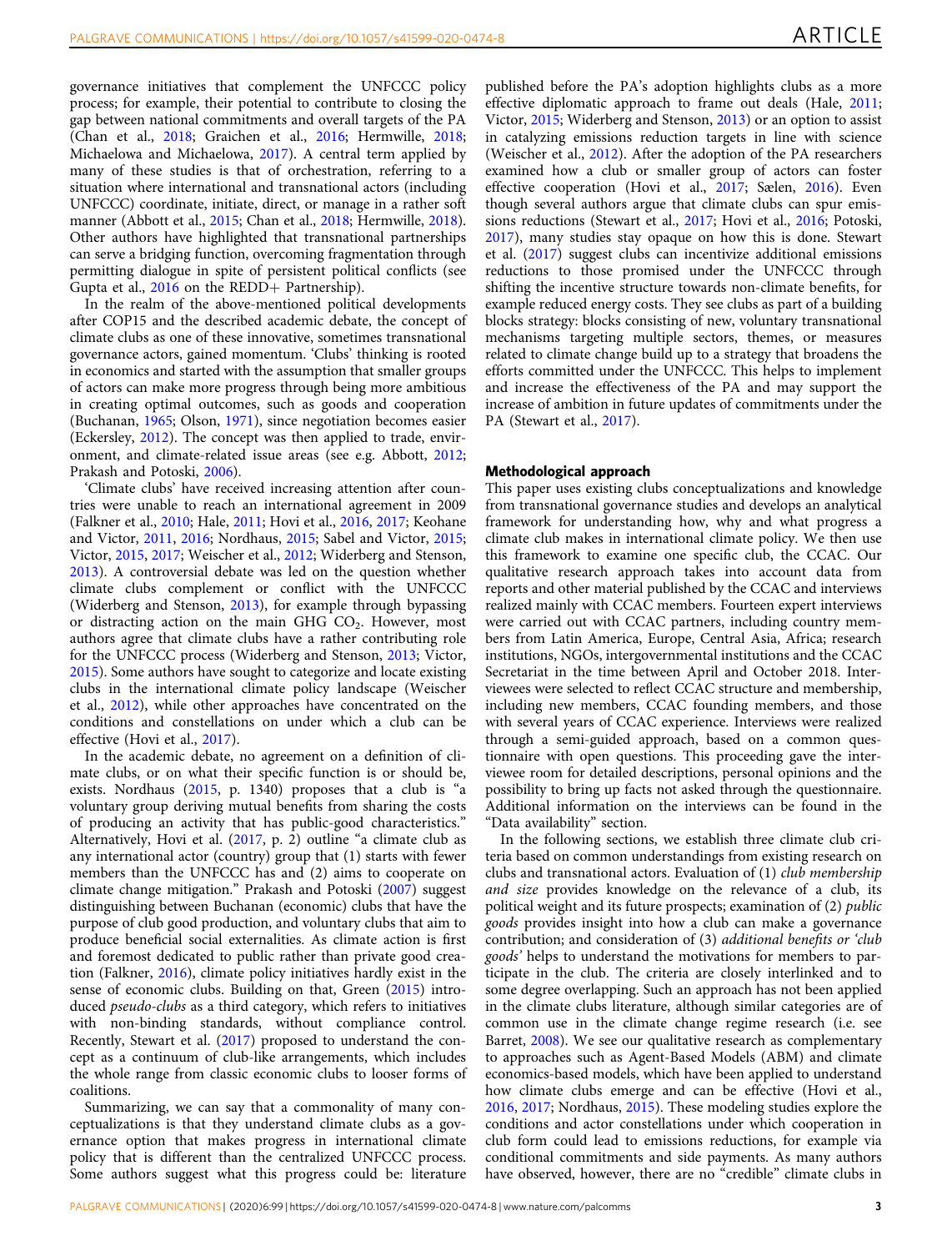existence, when their record is judged on the metric of achieved or committed emissions reductions (Hovi et al., [2016](#page-8-0), [2017](#page-8-0)). Our qualitative analysis places the focus on exploration of the political practice, where we can consider clubs contributions that are difficult to quantify, e.g., generation of support for policies. It can thus explore the question of what type of contribution (if any) is made. This is especially pertinent for the CCAC, where the data is insufficient to make a robust, quantitative accounting of emissions reductions. Further, since interviews were carried out primarily with CCAC members and the available reports were published by the CCAC, the data at hand do not allow for an objective evaluation of the CCAC's effectiveness, and rather lend themselves to a qualitative approach.

# Climate clubs criteria

Club membership and size. A climate club must have relevant membership and adequate size to be able to make a contribution to international climate governance. In order to be effective, a club should include a 'critical mass' of actors relevant for solving the specific problem, i.e., climate change (Falkner, [2016](#page-8-0); Hovi et al., [2017](#page-8-0); Victor, [2015\)](#page-9-0). Such relevance can be defined in terms of GHG emissions (e.g. Hovi et al., [2017](#page-8-0); Naím, [2009\)](#page-8-0), targeting the most responsible, vulnerable or capable countries, or along the dimensions of power (Falkner, [2016](#page-8-0)), legitimacy, and willingness (Hale, [2011](#page-8-0)). Integrating intergovernmental organizations and non-state members, such as scientific institutions, NGOs and the private sector can be beneficial, because they can bring knowledge, expertise and action where intergovernmental governance is insufficient (Bulkeley et al., [2014](#page-8-0); Hale, [2011](#page-8-0)). In climate clubs, members are united based on the common goal of combatting climate change.

In general, club size is a decisive criterion for the club's existence over time and for its success and effectiveness. Researchers discuss different optimal club sizes ranging from small one-digit numbers for emerging clubs (Hovi et al., [2017;](#page-8-0) Naím, [2009](#page-8-0)) to ~20 members (Naím, [2009\)](#page-8-0). A climate club can also start small and grow over time (Weischer et al., [2012](#page-9-0)). The upper limit of club membership is less discussed in research. However, Green ([2015](#page-8-0)) argues that so-called 'pseudo-clubs' have typically a fluid membership due to a lack of entry barriers or enforcement rules.

In our analysis, we use examination of club membership and size to evaluate whether a climate club can make a relevant contribution. This research takes the following aspects as indicators for relevant membership and size of the CCAC: (a) capability and problem-solving capacity: members should cover a major share of the world's emissions, be responsible for SLCPaffected areas, and/or have strong economic capacity; (b) legitimacy: a club can be considered legitimate if it includes both the responsible and affected actors; climate clubs should include both members with historical responsibility and those who are especially vulnerable to the problem of climate change and in this case SLCPs pollution. Transnationality, through the inclusion of non-state actors, can both increase the problem-solving capacity and contribute to legitimacy; (c) a common objective: members join the club in order to tackle a common objective or specific aspect of climate change mitigation.

Public goods. A climate club must generate public goods and perform governance in order to contribute to international climate governance (Green, [2015;](#page-8-0) Prakash and Potoski, [2007\)](#page-9-0). We understand successful governance activities contributing to climate change mitigation as the central public good that climate clubs can produce. Such governance activities can take at least four general forms. Firstly, clubs can actively engage in emissions reductions by carrying out climate protection projects and onthe-ground GHG reduction activities. Secondly, they can incentivize policies and provide institutional mechanisms and programs, supplementary to efforts in the UNFCCC (Potoski, [2017](#page-8-0)). We categorize such policy support as public good in this context because of its central role within governance, and because principally, nobody can be excluded from the resulting climate benefits.<sup>[2](#page-8-0)</sup>

Thirdly, they can foster political dialogue, for instance, on a neglected topic through raising awareness (Weischer et al., [2012](#page-9-0)). Fourthly, climate clubs can provide a forum to enhance cooperation and technical exchange. Clubs enhance cooperation through their informal discussion atmosphere and low pressure to achieve formal deals (Falkner, [2016\)](#page-8-0). In addition, they may create a 'playing field' where informal testing of cooperation and technical experimentation can lead to deeper cooperation (Hovi et al., [2017](#page-8-0)). This function has also been called a 'building block approach' to a larger climate regime (Potoski, [2017;](#page-8-0) Stewart et al., [2013\)](#page-9-0). While activities such as dialogue, exchange, and cooperation are sometimes limited to club members, we consider these activities to be core climate governance activities. In our analysis, we examine what activities the club undertakes to create public goods in order to understand the club's contribution to international climate governance, and ultimately to mitigating climate change. In this analysis we use the following indicators: (a) active emissions reductions: a climate club creates a public good if emissions reductions on the ground can be attributed to its activity; (b) support of policy planning: a climate club contributes to climate governance if it plays a role in the development of policy that advances climate mitigation; (c) advancing political dialogues: a climate club creates the contributes to global climate governance if it engages in strategically oriented activities that raise awareness and increase support for the topic; (d) cooperation enhancement; a climate club creates a public good by facilitating regular exchange and coordinated work on a specific topic.

Additional benefits or 'club goods'. A climate club should generate benefits for it members that go beyond the common goal of climate governance, to provide incentives for their participation. From an economic perspective, this creation of benefits is central (Buchanan, [1965](#page-8-0); Prakash and Potoski, [2007](#page-9-0)). Several authors argue that a club must provide incentives for potential members to join and to stay onboard (Hale, [2011](#page-8-0); Hovi et al., [2017](#page-8-0)), These 'club goods' should be private in the sense that only members can consume them and non-club members can be excluded from these benefits (Green, [2015\)](#page-8-0).

Even though we agree that a climate club should generate gains beyond global climate change mitigation in order to incentivize members to join and be active, we question the condition on the strict exclusive nature of these benefits. As climate change mitigation is per se non-exclusive, all related activities will have some public benefit. A club must rather generate 'additional' benefits: benefits that would not have been created in the absence of the club, which do not have to be entirely exclusive, but benefit the clubs members first and foremost (Steward et al., [2017;](#page-9-0) Hannam et al., [2017](#page-8-0)).

For example, the dissemination of technologies and mitigation strategies, e.g. on energy efficiency (Potoski, [2017](#page-8-0); Stewart et al., [2013\)](#page-9-0) could be counted as a club benefit. Sælen [\(2016](#page-9-0)) discusses side-payments or (financial) transfers to make potential candidates join the club. Also non-material goods, such as the building of trust and reputation that comes with the name of the club (Green, [2015](#page-8-0)), can be seen as additional goods. Regular and informal meetings within a club can create a strong connection between members and eventually lead to deeper trust between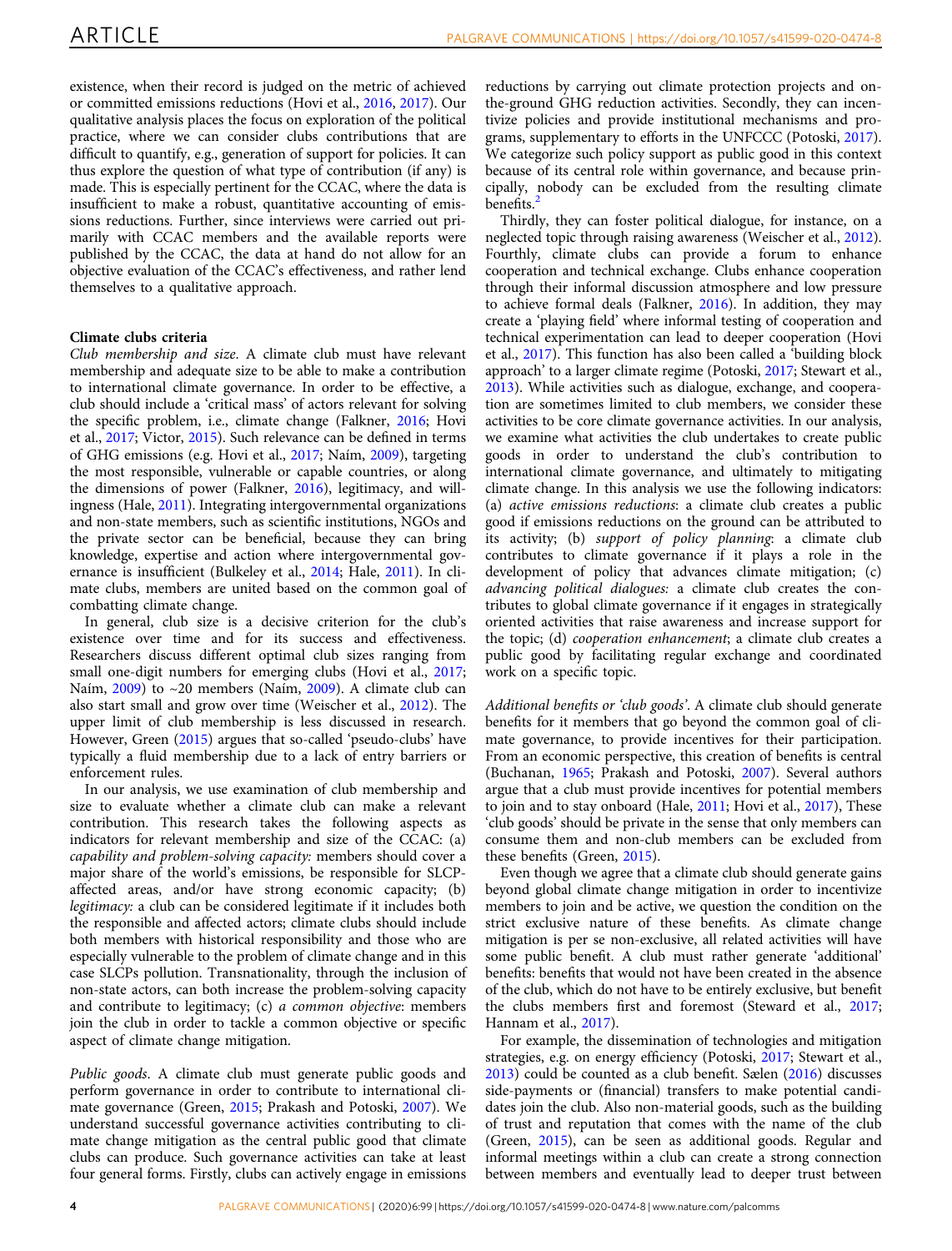partners over the years. Being a club member can create reputational benefits, such as prestige (Stewart et al., [2017\)](#page-9-0) and demonstrate a superior environmental activity and performance (Potoski, [2017](#page-8-0)). The club name can function as a label for an internationally recognized practice or methodology and therewith legitimizes policies. The recognition of this certification by other stakeholders, such as societal groups or governmental regulators can be important (Potoski, [2017](#page-8-0)). The club could also provide non-climate benefits (Stewart et al., [2017\)](#page-9-0): such co-benefits, for example reductions in energy costs, could occur in the form of positive side effects of the mitigation activities.

In our analysis we examine whether a climate governance initiative provides additional benefits to its members and whether they see these as reason for joining or staying in the club. We consider the following categories of additional benefits: (a) financial incentives: members gain financial advantages; (b) knowledge incentives and methodologies: members have access to the club's knowledge products or expertise; (c) reputational benefits: being a member brings some kind of prestige or the prestigious name facilitates other governance activities; (d) trustbuilding: participation in the club has increased trust within club members; (e) co-benefits: members receive additional benefits that are produced as positive side effects from the clubs' mitigation activities, e.g., for sustainable development.

Figure 1 provides an overview of the applied clubs criteria.

#### The CCAC's climate club functions

In February 2012, the CCAC was established as a multilateral voluntary partnership "for concrete and substantial action to accelerate efforts to reduce short-lived climate pollutants (SLCPs)" (CCAC, [2014a\)](#page-8-0). The partnership includes national and subnational governments, intergovernmental organizations, businesses, scientific institutions and civil society organizations. Founded by six governments and the UN Environment Programme (UNEP), the CCAC consists of 69 state and 76 non-state partners at the date of writing. The CCAC secretariat is hosted by UN Environment and based in Paris. Further, an elected steering committee has the role of oversight body and the final say in most decisions, for example the destiny of funding. Funding is donated by members on a voluntary basis into a trust fund that is spent on the CCAC Secretariat, as well as on-the-ground SLCP reduction projects and other strategic activities, including research, conferences, and working-level as well as high-level political meetings (CCAC, [2014a](#page-8-0)). Amounting to a total of US\$ 80 million by 2017 (CCAC, [2017a\)](#page-8-0), its financing is rather small for such a large organization. While funding comes solely from developed



Fig. 1 The three clubs criteria. Illustration of the applied climate club criteria and their indicators (Source: the authors).

countries (CCAC, [2017a](#page-8-0)), project implementation mainly takes place in developing countries.

The CCAC has a central objective: slowing the rate of nearterm global warming through the reduction of SLCPs (see CCAC, [2015a\)](#page-8-0). SLCP is a political term aggregating several short-lived climate forcers (SLCFs) including black carbon, methane, hydrofluorocarbons (HFCs), and tropospheric ozone. Reducing SLCPs with currently available technologies could cut the current rate of warming in half and avoid  $\sim 0.5$  °C of additional warming by 2050 (UNEP/WMO, [2011\)](#page-9-0). Therefore, reductions in emissions of these non- $CO<sub>2</sub>$ -forcers are essential to achieve the goal of the PA of keeping global warming well below 2 °C. Further, they signify a contribution beyond the gases that have been covered by the UNFCCC, since black carbon and tropospheric ozone are not covered under this regime. The CCAC is currently the only globally active transnational initiative that deals with all four SLCPs. The CCAC does not set a collective emissions reduction targets or require its members to establish concrete objectives such as reduction pathways.

Among the other main objectives of the CCAC are promoting food security and energy efficiency while alleviating poverty. As SLCPs affect both global temperature and local and regional air quality, the CCAC stands at the intersection not only of different themes but also of governance levels. Consequently, SLCPs have a complex regulative and legal background. In national and international contexts they are regulated through several different institutions, including the UNFCCC and other environmental and air quality agreements such as the Convention on Long-Range Transboundary Air Pollution (CLRTAP) and the Montreal Protocol (Yamineva and Romppanen, [2017\)](#page-9-0). Being a voluntary international alliance, the CCAC has no legal personality, is nontreaty based and does not include binding commitments.

Looking back at the evolution of the CCAC since 2012, the CCAC started off as an initiative largely independent from the UNFCCC (Interview 2). In the beginning, it was even perceived to have a competitive relationship to the UNFCCC, and as a distraction from  $CO<sub>2</sub>$  mitigation (Interviews 9, 11). Some members viewed the CCAC as an alternative to the paralyzed UNFCCC process, for instance at COP19 in Warsaw (Interview 10). Over the last several years, however, we have seen increasing convergence of the two agendas. The fact that the CCAC holds its High Level Assemblies (HLAs) and meetings often in parallel to the UNFCCC COPs is just one tangible sign of the cooperative intent of the CCAC with respect to the UNFCCC. But also the UNFCCC has recognized and invited the CCAC's expert knowledge on several occasions (Interview 2). For example, the CCAC was involved in the process of the Marrakesh climate action agenda, and was recognized as technical expert under the Ad Hoc Working Group on the Durban Platform for Enhanced Action (UNFCCC, [2014\)](#page-9-0). CCAC's support of countries that wish to include SLCPs in their NDCs under the PA, as for example Mexico (Interview 7), can be seen as an example of "bottom-up" integration of SLCPs into the UNFCCC arena.

CCAC membership and size. The CCAC has managed to create what can be called a 'critical mass' that reunites members that have the capability and problem solving-capacity for action on near-term climate change: with large-emitter members such as Canada, the EU, India, and the USA, CCAC partners cover around 44% of the world's GHG in total<sup>[3](#page-8-0)</sup>. The CCAC also includes many regions with high SLCP and air pollutant emissions; for example, 18 out of the 20 most polluted cities and 6 of the 10 world's largest cities are in CCAC countries<sup>[4](#page-8-0)</sup>. Members can also be assumed to reunite economic capability to mitigate nearterm climate change, as together they represent ~70% of the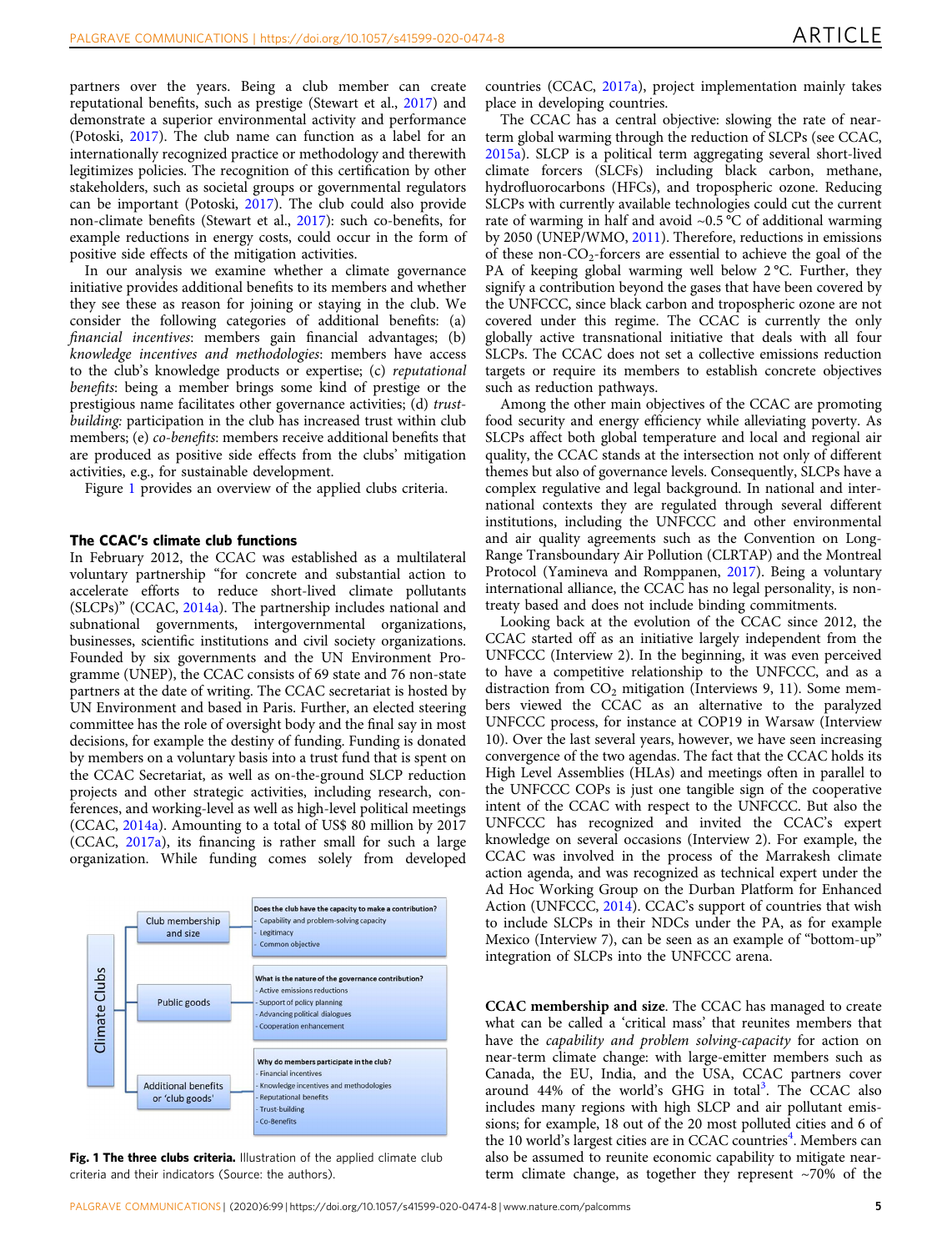world's GDP<sup>[5](#page-8-0)</sup>. Overall, members see the membership constellation as suitable, even though some would like to see potential candidates such as China, Brazil and Indonesia as part of the coalition, because they could achieve a very large impact in terms of SLCP reductions (Interviews 9, 10). The partnership has attracted new partners every year since its establishment.

The CCAC membership can also be considered to possess a high degree of *legitimacy*, uniting developed countries with high historical responsibility for climate change (e.g., the USA, and EU) with developing country members from Africa, Asia, and the Americas, who often struggle with air pollution problems. 44 of the 69 state partners are classified as low-income countries under the UNFCCC [\(2018](#page-9-0)). The transnational character of the CCAC can be seen as a great advantage in terms of capacities and knowledge (Interviews 3, 4, 9, 10). Non-state partners such as implementing agencies, research institutes, IGOs and subnational entities add to the CCAC's problem-solving capacity and increase its legitimacy. Notwithstanding the fact that non-state partners have no voting capacity in the CCAC steering committee, their role is often seen as an add-on by partners and in contrast to the UNFCCC process, non-state actors can actively participate on almost equal footing (Interviews 3, 4, 8, 9, 10). Many partners expressed this format was a motivation for joining (Interviews 4, 7, 8, 9, 10, 11, 13, 6, 9).

CCAC share a common objective of making progress on SLCP mitigation. Membership candidates have to endorse the Coalition Framework and propose meaningful action on SLCPs, identifying particular areas of interest. The coalition then has to approve the candidate (CCAC, [2014b\)](#page-8-0). Even though there is no entrance fee or obligatory quantifiable commitments for candidates, members are expected to make monetary or non-monetary contributions. However, interviewees have claimed that many partners are not active at all or are unwilling to commit to significant action on SLCPs and that activity of members decreased over time, and that this is perceived as challenge, (Interviews 6, 7, 11, 10, 14). These observations are supported when examining the participation within the CCAC's thematic initiatives.<sup>[6](#page-8-0)</sup> The CCAC's inclusive format leaves much freedom for varying degrees of the quality and quantity of contributions. This apparently leads to a situation where some members are very active, while others' contributions can be close to zero. In principle, lacking activism can hint at free riding, that is, members enjoying the initiative's benefits without bearing any cost or making any contributions. Yet drastic measures, such as excluding or penalizing inactive members, do not seem to be on the coalition's agenda, even though the difference in activism is perceived as disadvantageous by some members.

We have found a discord with respect to the CCAC's size, which, with 145 members, is very large. While the large and diverse number of participants enriches the problem-solving capacity, such a large partnership almost resembles the numbers of parties under the UNFCCC. The large club size has the effect that within the coalition, many different interests, objectives and priorities exist. Interests of specific coalition partners range from the gaining scientific and methodological support from the CCAC (Interviews 7, 8, 10, 11, 13, 14), to the desire for funding of local mitigation and capacity-building activities (Interviews 10, 13, 14), to sector-specific or topic-specific initiatives within the CCAC, for instance, health (Interview 12) diesel (Interviews 13, 14), black carbon (Interview 7) and methane (Interview 9). Others want the CCAC to focus on SLCP emission reduction activities 'on-theground' and at scale (Interviews 6, 7, 8, 13, 14), or the support of partners' commitments under the PA and the implementation of their NDCs (Interviews 7, 13, 14). Still others see a strategic role within the international climate and air quality policy arenas as a provider of a broader political message as a priority: for example

emphasizing the urgency of near-term emissions reductions (Interviews 10, 11), and as a champion for the integration of climate and air quality agendas and policies (Interview 7). While many of these interests complement each other, some are rather contradictory. While such a flexible body as the CCAC is quite dynamic, it can also be difficult to manage the diverse interests, and partners see some drawbacks to the flexible membership structure (Interview 10).

CCAC's public goods. The CCAC actively engages in achieving emissions reductions to some degree. Within its 11 thematic initiatives, country and non-state partners jointly implement concrete projects that lead to SLCP reductions and often engage in capacity building and training measures for the local population. A concrete example is the brick initiative, which installed more efficient brick kilns in Nepal after its most recent major earth quake, reducing SLCP emissions as a result (CCAC, [2016a](#page-8-0)). Many additional CCAC activities have led to emission reductions. For example, the CCAC reports a reduction of 12,668 tons of methane emissions from the oil and gas sector in 2016–2017 (CCAC, [2017a](#page-8-0)).

In many cases, however, the data is insufficient to make a robust, quantitative accounting of emissions reductions based on coalition activities. One reason for this is specific to the focus of the CCAC: it targets a subset of pollutants (SLCPs) and sectors where the underlying technical data required for quantifying emission reductions is inadequate<sup>[7](#page-8-0)</sup> — even in the case of implemented mitigation projects. A second challenge to quantifying emissions reductions is the question of attribution: aside from mitigation projects that the coalition directly funded, it is difficult to attribute emissions reductions to the CCAC per se, even when it played a role, i.e., by working with country partner on a new policy. It is likewise difficult to attribute emissions reductions to activities like capacity building.

This aspect of the CCAC's governance activities is perceived as challenging. There is a general perspective with many interviewees that the effective implementation of emissions reductions are moving too slowly and that a scaling-up of activities or largescale mitigation activities would be necessary for progress (Interviews 6, 7, 8 10, 11, 14). This confirms our observation that only few numeric reduction goals and commitments can be found among members or the coalition in general. While the CCAC has a strategy, its 5-year plan, that includes a vision on how SLCP emission reductions can be achieved, it does not contain concrete emission reduction targets. Because of the CCAC's voluntary character, members do not have to make any quantifiable commitments on emission reductions. For example, the HLA communiqués, while gaining the attention of ministers and the top political level, remain somewhat inconcrete at the level of targets (see for example, CCAC, [2015b,](#page-8-0) [2016b](#page-8-0), [2017b\)](#page-8-0). At this point, rather than producing emission reductions at large scale, activities seem to have a flagship or "lighthouse" effect, providing an example to other regions and bringing SLCPs on the political agenda.

At the national and local level, the CCAC has incentivized and supported the development SLCP policies. The provision of planning support, methodologies, and capacity building has led to domestic regulation and programs in several cases (Interview 10, 7). The CCAC reports that it has had a role in the development and adoption of 11 national laws, regulations or standards in the areas of diesel, waste and bricks policies in Australia, Colombia, Georgia, Ghana, Indonesia, Kenya, Mozambique and Nigeria (CCAC, [2017a](#page-8-0)). Further, the CCAC is actively supporting the implementation of international agreements, such as the PA and the Montreal Protocol with the Kigali Amendment.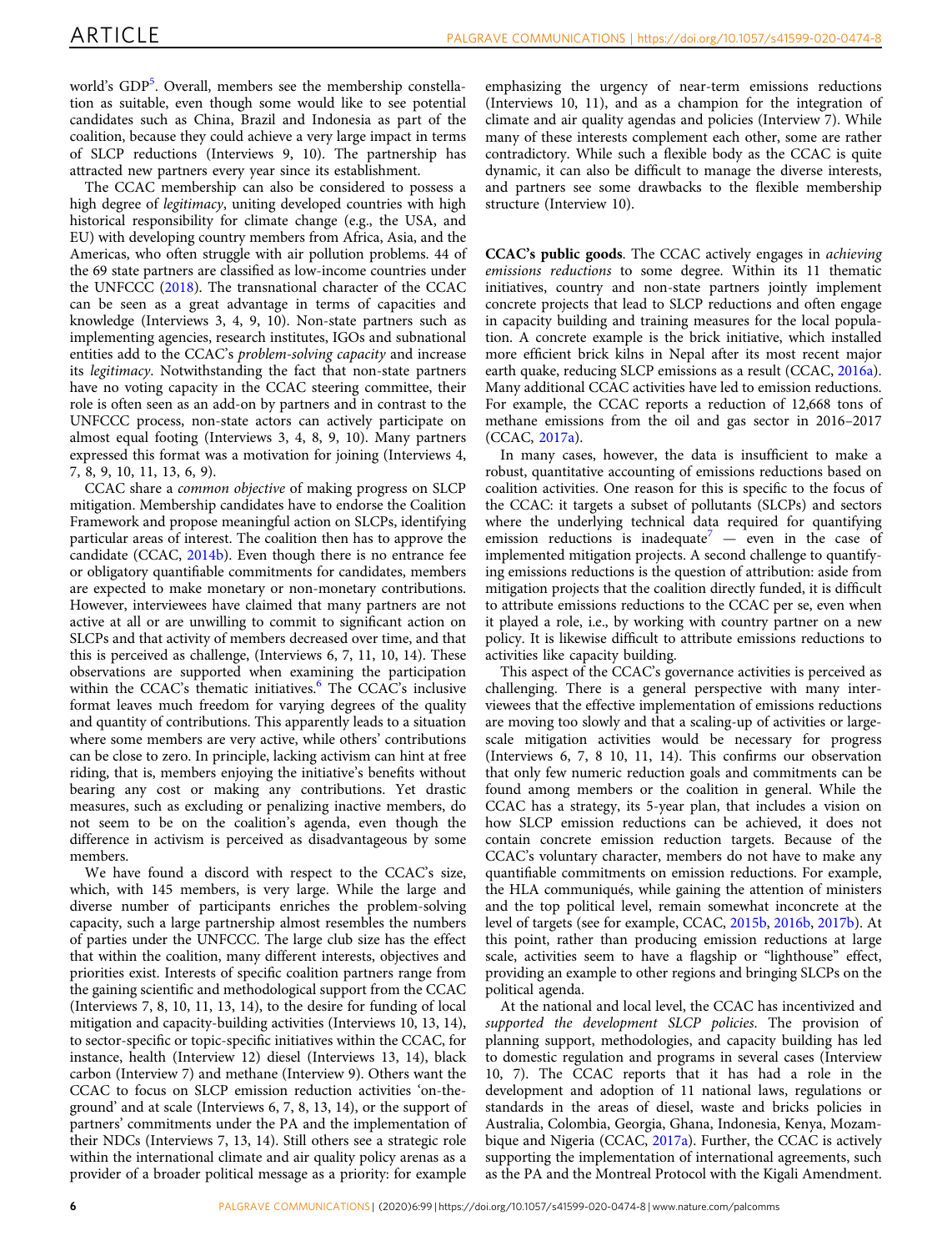One way it has done this is by helping countries design national policies that fit into the international agreements: for example, Mexico has included a separate goal for the reduction of black carbon into its NDC, actively supported by the CCAC (Interview 7). CCAC also promotes the role of SLCP reductions as part of these agreements generally via its publications, events and research (for example CCAC, [2018](#page-8-0)).

The CCAC has also brought SLCPs to the attention of actors in the political arena, through advancing political dialogues. SLCPs have seen increased attention on the international stage, fostered by CCAC activities, such as Ministerial Roundtables and the regularly held HLAs. At such HLAs, ministers and heads of organizations generally endorse a joint political communiqué on SLCPs in line with CCAC priorities, e.g., the Bonn Communiqué of 2017 addressed SLCPs from agriculture and municipal solid waste (CCAC, [2017b](#page-8-0)). The topic of SLCPs was also recently taken up by the G7, at a ministerial roundtable on the sidelines of the UN General Assembly and by the General Assembly of the Parliamentary Confederation of the Americas. On both the national and international level, a main success of the CCAC is that of building knowledge and awareness on the topic of SLCPs. A majority of partners sees a main strength in the CCAC's work as establishing SLCPs as a topic per se, at governance levels ranging from the local to the international (Interviews 3, 4, 7, 10, 11, 13, 14). Bringing SLCPs on the political agenda and giving a neglected climate topic a voice internationally and in many national contexts can be counted as part of a governance activity.

Finally, cooperation enhancement certainly stands as one of the main governance successes of the CCAC. Partners see the creation of a large well-informed network and forms of close cooperation through regular exchange and coordinated work in the thematic initiatives that it offers as major asset of the CCAC (Interviews 4, 7, 8, 10, 11, 13). Regular discussions and exchange on scientific and technical topics paired with a very strong scientific basis provided by the Scientific Advisory Panel and inputs from non-state partners create a very sound basis for this initiative. The CCAC can therefore function as a 'playing field' where members try out activities and measures and debate topics in a more informal manner. The close working relationships within the CCAC can provide a different ground for further, potentially more formal negotiations in other contexts.

CCAC's additional benefits or 'club goods'. We find that the CCAC produces a number of additional benefits that incentivize candidates to become and stay members. The constant joining of new partners underscores this assumption.

Some CCAC members, primarily developing countries, receive financial incentives. They benefit from the funding of emission reductions projects, capacity-building measures and other financed support. On top of this, the CCAC facilitates the generation of funding from other sources, such as the Green Climate Fund (GCF) or the private sector. However, this is not strictly an excludable good since some supported activities take place in non-members countries. Hence, funding is not entirely exclusive to members. Through the application of CCAC methodologies, non-members may also have indirect economic benefits. Notwithstanding, partners describe not only the methodologies and funding per se, but also the support provided by the CCAC in realizing them as a benefit (Interviews 7, 13, 14).

The CCAC produces capacities through knowledge incentives and methodologies: knowledge, expertise and experience through its network, but also knowledge products, tools and technologies. For example, the Long-range Energy Alternatives Planning-Integrated Benefits Calculator (LEAP-IBC) is a planning tool that helps governments to assess GHG, SLCPs and other air pollutant emissions (Stockholm Environment Institute, [2018\)](#page-9-0). These products are produced primarily for and used by the partners (e.g. Interviews 13, 14). However, not all are entirely exclusive, as some are available on the CCAC homepage.

Partners described how the CCAC's work has reputational benefits with a legitimizing effect. The CCAC seems to have established a label that helps to validate the quality of certain methodologies or projects. This has also helped politics: it provides policy makers with an argumentation for the use of integrative environmental approaches and innovative methodologies (Interviews 6, 11).

Finally, also trust-building has been relevant in this case. There is strong added value to the regular technical exchange and cooperation. The CCAC meets at least twice per year and sometimes also at further events; partners also work closely together in the initiatives. They describe the collaboration as positive and fruitful and as having a very special and unique atmosphere. It allows for a different, more productive and positive dialogue than in other, country-exclusive forums (Interviews 3, 4, 8, 9, 10, 11). Work within the CCAC is different than larger fora, e.g. the UNFCCC, and this is part of its success (Interview 10). Members therefore have an advantage because they know each other better and may have a better sense of which policy is acceptable and what not for other regions.

Through working at the intersection of air quality and climate change, the CCAC also provides near-term co-benefits for sustainable development: In addition to the global near-term warming mitigation, SLCP mitigation improves public health and avoids premature deaths by improving air quality. It also prevents millions of tons of crop losses yearly. As these effects occur first of all locally<sup>8</sup>, the largest benefit goes to the implementing CCAC member.

## Conclusion

Although the CCAC can draw on success stories related to emissions reductions, these projects have been modest in terms of tonnes of emissions reduced, and represent flagship and "best practice" examples rather than large-scale implementation. Overall, we find that the CCAC's largest value lies in those activities that contribute more indirectly towards emissions reductions, preparing and catalyzing their (future) realization. Within the CCAC, this is a point of discussion: some members would like to see the focus of the CCAC shift more strongly towards large-scale implementation of mitigation activities. However, it is difficult to imagine such a change, as long as there is no significant expansion of the funding and the club does not require any reduction commitments from its members.

We find that the CCAC can still make a valuable contribution to international climate governance: it has acted as a pace maker for a neglected topic and prepared the field for the implementation of SLCP reductions. The CCAC has been very successful in raising awareness among policy makers from different governance levels regarding the importance of SLCP reductions for climate, air quality, and sustainable development. Furthermore, it has incentivized local and national SLCP policy making, supporting the development of national laws, regulations, and standards, which promise to reduce emissions in the future. As the single international alliance on SLCPs, it further has a role in the orchestration of actors and actions on near-term warming and in the establishment of a large and well-functioning network for cooperation based on regular exchange, a close working relationship and sound scientific knowledge. It coordinates efforts from the very local to the global governmental level, and manages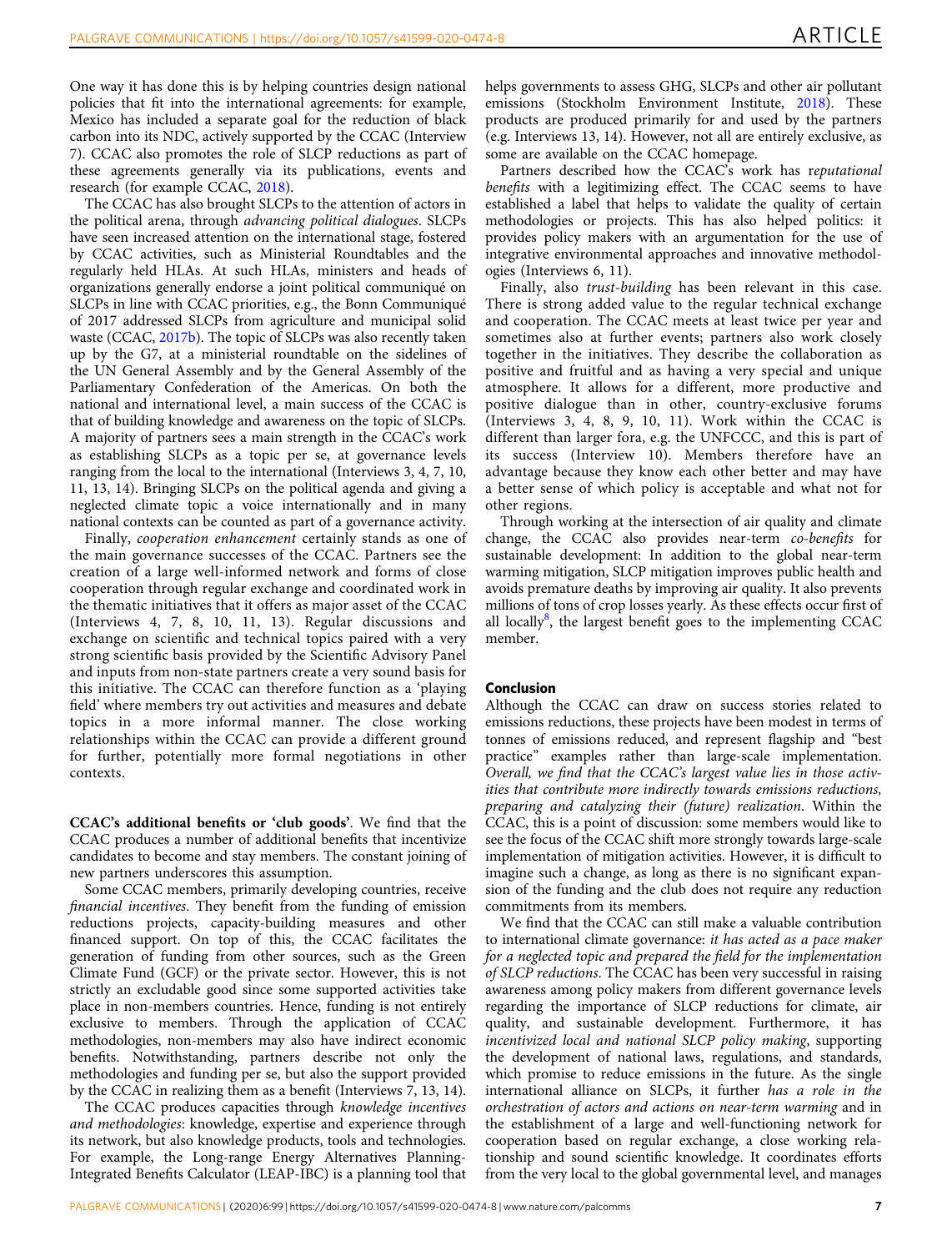actors from science, NGOs, and governmental representatives, integrating them horizontally.

Within the broader climate governance landscape, the CCAC is an innovative actor that seeks to achieve its objectives through voluntary cooperation. The CCAC has evolved over time: it started off as a group of only a few actors but now has turned into a fora-style coalition with a large and relevant membership. We have found that the different actors have diverse and sometimes conflicting interests, which we infer could make it challenging to agree on common objectives and actions. The diversity of interests could be one explanation for why few commitments and concrete reduction goals can be found within the CCAC. In this regard, the CCAC also resembles large fora such as the UNFCCC. A trade-off exists between the club's problem-solving capacity and relevance, which increases with large membership, and its decision-making ability, which is challenged the more members and interests are involved. Yet the CCAC, in contrast to the UNFCCC, seeks to cope with this situation by giving its steering committee an outstanding authority over central decisions.

We see the CCAC as complementary to the UNFCCC process, in a role which has also evolved over time. While at its origins the CCAC was perceived as having a competitive character to the UNFCCC process, the CCAC has established SLCP mitigation as clearly complementary to  $CO<sub>2</sub>$  reductions, with widespread support for its actions. It occupies a unique niche in tackling SLCPs at the intersection of climate and air quality policy. Moreover, our analysis suggests that CCAC's activities promise progress that likely would not have been achieved under the UNFCCC. Not only because it focuses on pollutants beyond the Kyoto gases, but also because the CCAC prepares and to some degree implements additional emissions reduction measures tackling SLCPs, and is in this regard involved in achieving the PA's mitigation targets. CCAC has the ambition and potential to further contribute to bridging the gap between committed and necessary emissions reductions by proposing concrete pathways to implement the PA. As SLCPs have no work stream under the PA and only very few countries include specific SLCP measures in their NDCs, the CCAC can lay the groundwork for action that goes beyond what countries have so far promised in their NDCs. With an estimated potential of avoiding 0.5 °C (UNEP/WMO, [2011\)](#page-9-0) of global warming, SLCP mitigation can make a very significant contribution to meeting the PA's targets.

Furthermore, the CCAC has the potential to contribute to an integrating governance function in several regards: it tackles the overlaps of different legal regimes, such as the UNFCCC, the Montreal Protocol, the CLRTAP, and the Sustainable Development Goals (SDGs); it integrates different policy fields namely climate, air quality and sustainable development policy; and it brings together diverse expertise from politics, science and civil society. Such a function could be valuable within the observed fragmented climate policy regime.

In addition to its climate governance functions as expanded upon above, we find the CCAC's outstanding value to its members lies in providing 'additional' benefits beyond climate change mitigation via its emphasis on local, near-term benefits that come with improving air quality. Although co-benefits for air quality and sustainable development cannot be entirely excluded from non-members, these gains, in addition to knowledge, methodologies, reputational benefits and trust-building, benefit members first and foremost and provide reason for joining and staying in the CCAC, as also evidenced by its growing membership. Nonetheless, the observed lack of activity among some members might also point to their dissatisfaction with the activities carried out or the benefits provided. This could generate another tradeoff for the coalition, between gaining interest from new members vs. maintaining engagement of the existing members.

From a conceptual perspective, we see that the role of the CCAC comes closer to some concepts that perceive clubs as transnational actors within a building blocks strategy: CCAC moves the incentive structure beyond climate change mitigation, and can prepare the implementation of policies and agreements via efforts additional to the UNFCCC. Generally, the clubs conceptualization provided an insightful basis for our analytical framework, supporting the understanding of how an innovative governance actor functions, and for examining the contributions it makes within the international climate arena. The clubs framework was useful despite the finding that some of the CCAC's characteristics go beyond what has often been considered a climate club. The CCAC can be seen as a product of its time, consistent with the formats of today's climate clubs generally: where participation is relatively easy and no or few obligations exist (Weischer et al., [2012](#page-9-0)), and which can alternately be seen as voluntary environmental clubs or even pseudo-clubs (Green, [2015\)](#page-8-0).

# **Outlook**

Overall, we expect the CCAC to deepen its work on implementing existing international agreements such as the Montreal Protocol and the PA. One pathway already underway in this regard is that of encouraging further countries to integrate SLCPs into their national climate planning, including NDCs. Nevertheless, the described situation of diverging interests and objectives raises the question on where this partnership is going. Towards stronger technical specialization, large-scale reduction project implementation or stronger single country commitments? The limited funding suggests that the strengthening of its political work, such as the fostering of political dialogue, will still be the most significant future function of the CCAC, rather than largescale project implementation. Our glimpse into the practice suggests that climate initiatives vary over time in their format and constellation. Interviewees referring to a group of especially active partners raise speculations that in the future we could find here a 'coalition of the willing among the willing' or a 'club within the club'. These partners could drive forward ambitious action on SLCPs in a smaller group or in a special initiative within or outside the CCAC. Finally, our paper points to further questions to be assessed in future research. For example, it would be important to examine how the growing membership and associated interests and workload affect the coalition's ability to provide 'club' benefits such as trust, reputation, and sharing of the limited funding, and to examine how benefits and costs are shared between state and non-state members. A comparative analysis of the CCAC in relation to other transnational and club actors in the global climate governance landscape could provide further insights.

# Data availability

Interviews

Interview 1: 04.05.2018 (preliminary talk) Interview 2: 26.04.2018 Interview 3: 21.08.2018 Interview 4: 29.08.2018 Interview 5: 03.09.2018 Interview 6: 02.10.2018 Interview 7: 19.09.2018 Interview 8: 04.10.2018 Interview 9: 05.10.2018 Interview 10: 09.10.2018 Interview 11: 09.10.2018 Interview 12: 12.10.2018 Interview 13: 17.10.2018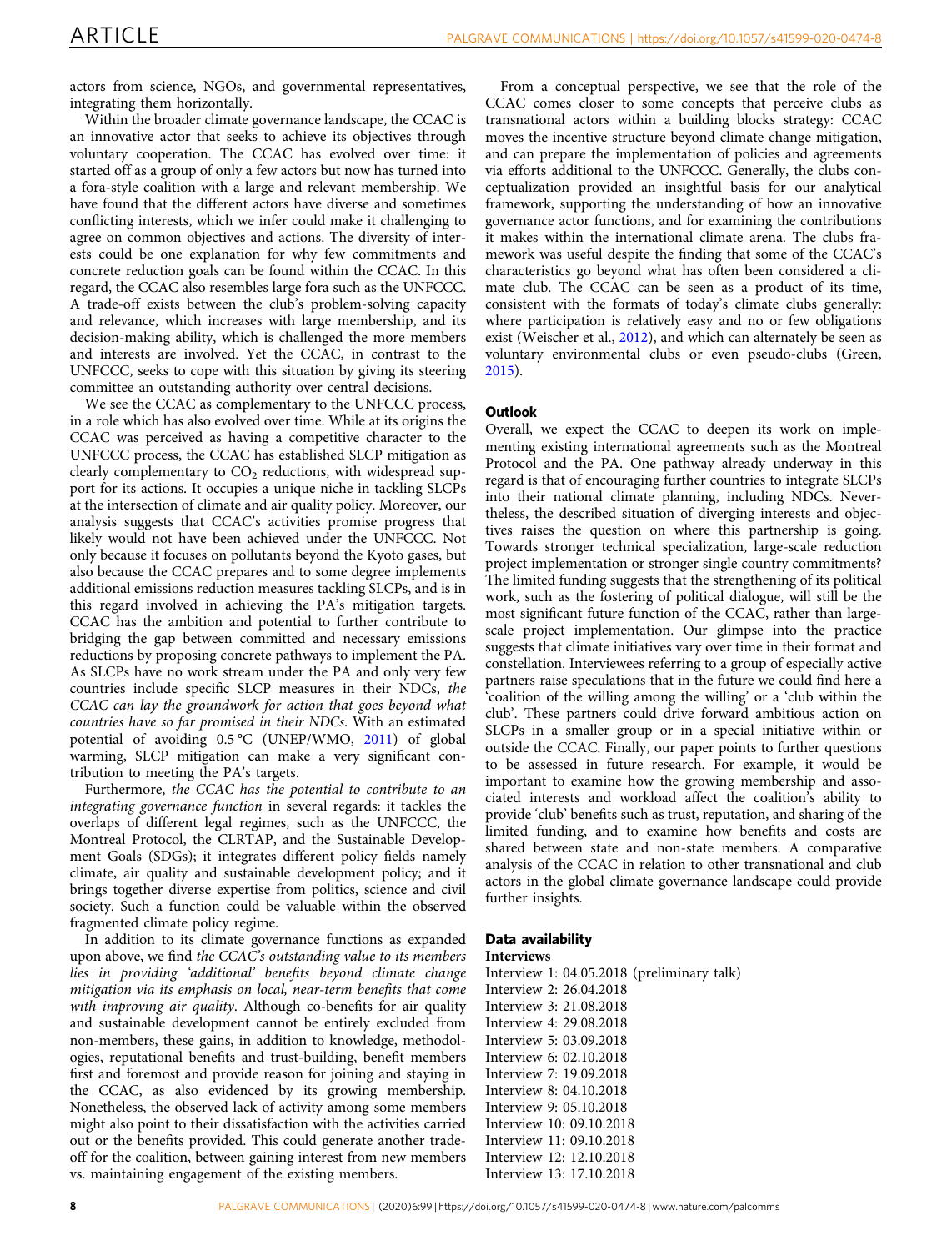#### <span id="page-8-0"></span>Interview 14: 21.09.2018

Interviews were carried out with experts from CCAC country members from Africa, the Americas, Asia, and Europe; the CCAC Secretariat; intergovernmental organizations based in Europe and the Americas; scientific institutes based in Asia and Europe and a NGO based in Europe. The datasets generated during the current study through expert interviews, such as interview transcripts and notes, are not publicly available in order to keep individuals' privacy, but are available from the corresponding author on reasonable request.

Received: 7 November 2019; Accepted: 22 April 2020; Published online: 19 May 2020

#### Notes

- 1 The authors have taken part in CCAC activities including working group meetings, teleconferences and writing of reports.
- 2 In practice, policy development often takes place at national and subnational levels, and policy support could have an exclusive character if only club members benefit from it.
- 3 Analysis by the authors based on data published by UNFCCC ([n.d.](#page-9-0)), UNEP ([2018](#page-9-0)) and The World Bank [\(2019\)](#page-9-0).
- 4 Analysis by the authors based on published by UN ([2018](#page-9-0)) and Sauter ([2019](#page-9-0)) on the World Health Organization (WHO) Global Ambient Air Quality Database.
- 5 For our analysis, these numbers can only serve as proxy for membership relevance, but no in-depth investigation on their effect on the CCAC was undertaken.
- 6 The CCAC website displays which partners are active in the different thematic initiatives.
- 7 For the pollutant black carbon, for example, there are still large uncertainties in global emissions inventories, and emission factors and activity data are largely lacking for sectors where the CCAC is active, e.g., the traditional bricks sector in large parts of South America, Asia, and Africa. The situation is similar in the household cooking and heating sector in developing countries, where the CCAC is also active.
- 8 The impact of air pollution (and the benefits of emission reductions) is greatest closest to the source of pollution (e.g., traffic, industry). Some pollutants, including methane for example, have a long enough atmospheric residence time that they also have an impact far from their emission sources.

#### References

- Abbott KW (2012) The transnational regime complex for climate change. Environ Plan C 30(4):571–590. <https://doi.org/10.1068/c11127>
- Abbott KW, Genschel P, Snidal D et al. (2015) International organizations as orchestrators. Cambridge University Press, Cambridge, New York
- Barret S (2008) Climate treaties and the imperative of enforcement. Oxf Rev Econ Policy 24(2):239–258
- Biermann F, Pattberg P, Van Asselt H et al. (2009) The fragmentation of global governance architectures: a framework for analysis. Glob Environ Politics 9  $(4):14-40$

Buchanan JM (1965) An economic theory of clubs. Economica 32(125):1–14

- Bulkeley H, Andonova LB, Betsill MM et al. (2014) Transnational climate change governance. Cambridge University Press, New York
- CCAC (2014a) Framework for the Climate and Clean Air Coalition to reduce short-lived climate pollutants. Climate and Clean Air Coalition. [http://www.](http://www.ccacoalition.org/ru/resources/climate-and-clean-air-coalition-ccac-framework-document) [ccacoalition.org/ru/resources/climate-and-clean-air-coalition-ccac](http://www.ccacoalition.org/ru/resources/climate-and-clean-air-coalition-ccac-framework-document)[framework-document.](http://www.ccacoalition.org/ru/resources/climate-and-clean-air-coalition-ccac-framework-document) Accessed 24 Oct 2018
- CCAC (2014b) Guidelines & rules of engagement for coalition partners, actors and implementers—compilation of decisions. [http://www.ccacoalition.org/en/](http://www.ccacoalition.org/en/resources/climate-and-clean-air-coalition-ccac-guidelines-rules-engagement) [resources/climate-and-clean-air-coalition-ccac-guidelines-rules-engagement](http://www.ccacoalition.org/en/resources/climate-and-clean-air-coalition-ccac-guidelines-rules-engagement). Accessed 1 Nov 2018
- CCAC (2015a) 5-year strategic plan (2020). Climate and Clean Air Coalition. [http://www.ccacoalition.org/fr/resources/climate-and-clean-air-coalition](http://www.ccacoalition.org/fr/resources/climate-and-clean-air-coalition-five-year-strategic-plan)fi[ve-year-strategic-plan.](http://www.ccacoalition.org/fr/resources/climate-and-clean-air-coalition-five-year-strategic-plan) Accessed 16 Oct 2018
- CCAC (2015b) Paris communique. Climate and Clean Air Coalition. [http://](http://ccacoalition.org/en/resources/paris-communique) [ccacoalition.org/en/resources/paris-communique.](http://ccacoalition.org/en/resources/paris-communique) Accessed 4 Apr 2019
- CCAC (2016a) Bricks success story: Nepal building back better. [http://www.](http://www.ccacoalition.org/en/news/bricks-success-story-nepal-building-back-better) [ccacoalition.org/en/news/bricks-success-story-nepal-building-back-better](http://www.ccacoalition.org/en/news/bricks-success-story-nepal-building-back-better). Accessed 1 Nov 2018
- CCAC (2016b) Vienna communique. Climate and Clean Air Coalition. [https://](https://www.ccacoalition.org/en/resources/vienna-communique) [www.ccacoalition.org/en/resources/vienna-communique.](https://www.ccacoalition.org/en/resources/vienna-communique) Accessed 4 Apr 2019
- CCAC (2017a) Annual report 2016–2017. Climate and Clean Air Coalition. [http://](http://www.ccacoalition.org/en/resources/climate-clean-air-coalition-annual-report-2016-2017) [www.ccacoalition.org/en/resources/climate-clean-air-coalition-annual](http://www.ccacoalition.org/en/resources/climate-clean-air-coalition-annual-report-2016-2017)[report-2016-2017](http://www.ccacoalition.org/en/resources/climate-clean-air-coalition-annual-report-2016-2017). Accessed 15 Oct 2018
- CCAC (2017b) Bonn communique. Climate and Clean Air Coalition. [http://](http://ccacoalition.org/en/resources/bonn-communique) [ccacoalition.org/en/resources/bonn-communique.](http://ccacoalition.org/en/resources/bonn-communique) Accessed 4 Apr 2019
- CCAC (2018) Ministerial roundtable discussion. Climate and Clean Air Coalition. [http://ccacoalition.org/en/resources/key-messages-ministerial-roundtable](http://ccacoalition.org/en/resources/key-messages-ministerial-roundtable-session-new-york-26-sep-2018)[session-new-york-26-sep-2018.](http://ccacoalition.org/en/resources/key-messages-ministerial-roundtable-session-new-york-26-sep-2018) Accessed 4 Apr 2019
- Chan S, Ellinger P, Widerberg O (2018) Exploring national and regional orchestration of non-state action for a <1.5 °C world. Int Environ Agreem: Politics Law Econ 18(1):135–152. <https://doi.org/10.1007/s10784-018-9384-2>
- Eckersley R (2012) Moving forward in the climate negotiations: multilateralism or minilateralism? Glob Environ Politics 12(2):24–42. [https://doi.org/10.1162/](https://doi.org/10.1162/GLEP_a_00107) GLEP a 00107
- Falkner R (2016) A minilateral solution for global climate change? On bargaining efficiency, club benefits, and international legitimacy. Perspect Politics 14 (1):87–101. <https://doi.org/10.1017/S1537592715003242>
- Falkner R, Stephan H, Vogler J (2010) International climate policy after Copenhagen: towards a 'building blocks' approach. Glob Policy 1(3):252–262. <https://doi.org/10.1111/j.1758-5899.2010.00045.x>
- Graichen J, Healy S, Siemons A et al. (2016) International Climate Initiatives—a way forward to close the emission gap? Initiatives' potential and role under the Paris Agreement. 31/2016. Umweltbundesamt, Dessau-Roßlau. [https://www.](https://www.umweltbundesamt.de/sites/default/files/medien/1968/publikationen/2016-11-29_discussion_paper_clean_version_final.pdf) umweltbundesamt.de/sites/default/fi[les/medien/1968/publikationen/2016-11-](https://www.umweltbundesamt.de/sites/default/files/medien/1968/publikationen/2016-11-29_discussion_paper_clean_version_final.pdf) [29\\_discussion\\_paper\\_clean\\_version\\_](https://www.umweltbundesamt.de/sites/default/files/medien/1968/publikationen/2016-11-29_discussion_paper_clean_version_final.pdf)final.pdf. Accessed 30 Apr 2019
- Green JF (2015) The strength of weakness: pseudo-clubs in the climate regime. Clim Change 144(1):41–52. <https://doi.org/10.1007/s10584-015-1481-4>
- Gupta A, Pistorius T, Vijge MJ (2016) Managing fragmentation in global environmental governance: the REDD+Partnership as bridge organization. Int Environ Agreem: Politics Law Econ 16(3):355–374. [https://doi.org/10.1007/](https://doi.org/10.1007/s10784-015-9274-9) [s10784-015-9274-9](https://doi.org/10.1007/s10784-015-9274-9)
- Hale T (2011) A climate coalition of the willing. Wash Q 34(1):89–101
- Hannam PM, Vasconcelos VV, Levin SA et al. (2017) Incomplete cooperation and cobenefits: deepening climate cooperation with a proliferation of small agreements. Clim Change 144(1):65–79. <https://doi.org/10.1007/s10584-015-1511-2>
- Hermwille L (2018) Making initiatives resonate: how can non-state initiatives advance national contributions under the UNFCCC? Int Environ Agreem: Politics Law Econ 18(3):447–466. <https://doi.org/10.1007/s10784-018-9398-9>
- Hovi J, Sprinz DF, Sælen H et al. (2016) Climate change mitigation: a role for climate clubs? Palgrave Commun 2(1). <https://doi.org/10.1057/palcomms.2016.20>
- Hovi J, Sprinz DF, Sælen H et al. (2017) The club approach: a gateway to effective climate co-operation? Br J Political Sci. Cambridge University Press. 49, 1071–1096
- Jang J, McSparren J, Rashchupkina Y (2016) Global governance: present and future. Palgrave Commun 2:15045
- Jordan AJ, Huitema D, Hildén M et al. (2015) Emergence of polycentric climate governance and its future prospects. Nat Clim Change 5(11):977–982. [https://](https://doi.org/10.1038/nclimate2725) doi.org/10.1038/nclimate272
- Keohane RO, Victor DG (2011) The regime complex for climate change. Perspect Politics 9(1):7–23
- Keohane RO, Victor DG (2016) Cooperation and discord in global climate policy. Nat Clim Change 6(6):570–575
- Iacobuta G, Dubash NK, Upadhyaya P et al. (2018) National climate change mitigation legislation, strategy and targets: a global update. Clim Policy 18 (9):1114–1132. <https://doi.org/10.1080/14693062.2018.1489772>
- Michaelowa K, Michaelowa A (2017) Transnational climate governance initiatives: designed for effective climate change mitigation? Int Interact 43(1):129–155. <https://doi.org/10.1080/03050629.2017.1256110>
- Naím M (2009) Minilateralism: the magic number to get real international action. Foreign Policy 173:136–135
- Nordhaus W (2015) Climate clubs: overcoming free-riding in international climate policy. Am Econ Rev 105(4):1339–1370
- Oberthür S (2016) Reflections on global climate politics post paris: power, interests and polycentricity. Int Spect 51(4):80–94. [https://doi.org/10.1080/](https://doi.org/10.1080/03932729.2016.1242256) [03932729.2016.1242256](https://doi.org/10.1080/03932729.2016.1242256)
- Olson M (1971) Increasing the incentives for international cooperation. Int Organ 25(4):866–874
- Ostrom E (2010) Polycentric systems for coping with collective action and global environmental change. Glob Environ Change 20(4):550–557
- Pattberg P, Widerberg O (2017) The climate change regime. In: von Storch H (ed.) Oxford research encyclopedia of climate science. Oxford University Press
- Pattberg P, Widerberg O, Isailovic M et al. (2014) Mapping and Measuring fragmentation in global governance architectures: a framework for analysis. R-14/ 34, Working Paper. IVM—Institute for Environmental Studies, Amsterdam
- Potoski M (2017) Green clubs in building block climate change regimes. Clim Change 144(1):53–63. <https://doi.org/10.1007/s10584-015-1517-9>